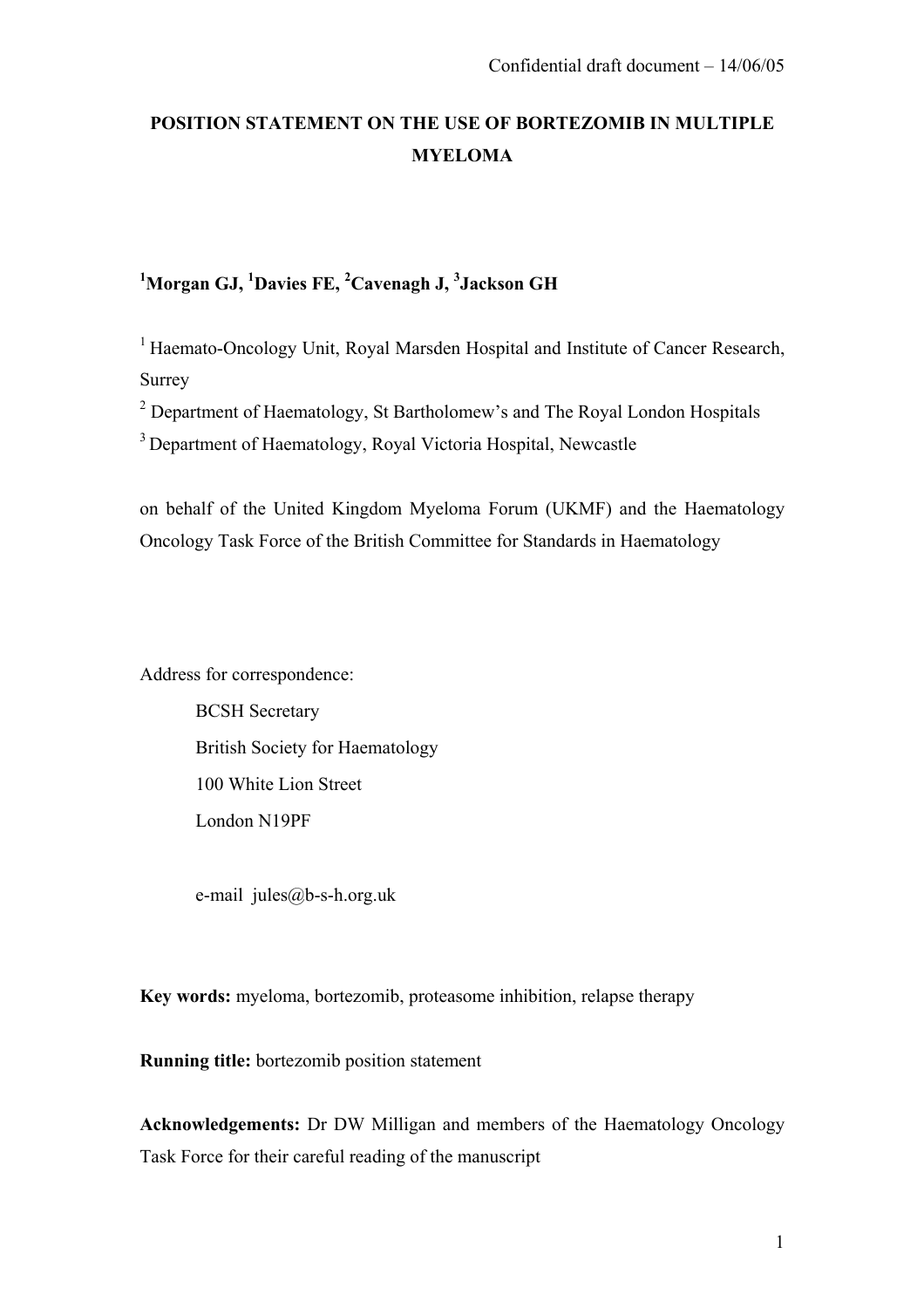## **Disclaimer**

While the advice and information in this position paper is believed to be true and accurate at the time of going to press, neither the authors, the British Society for Haematology nor the publishers accept any legal responsibility for the content of these guidelines.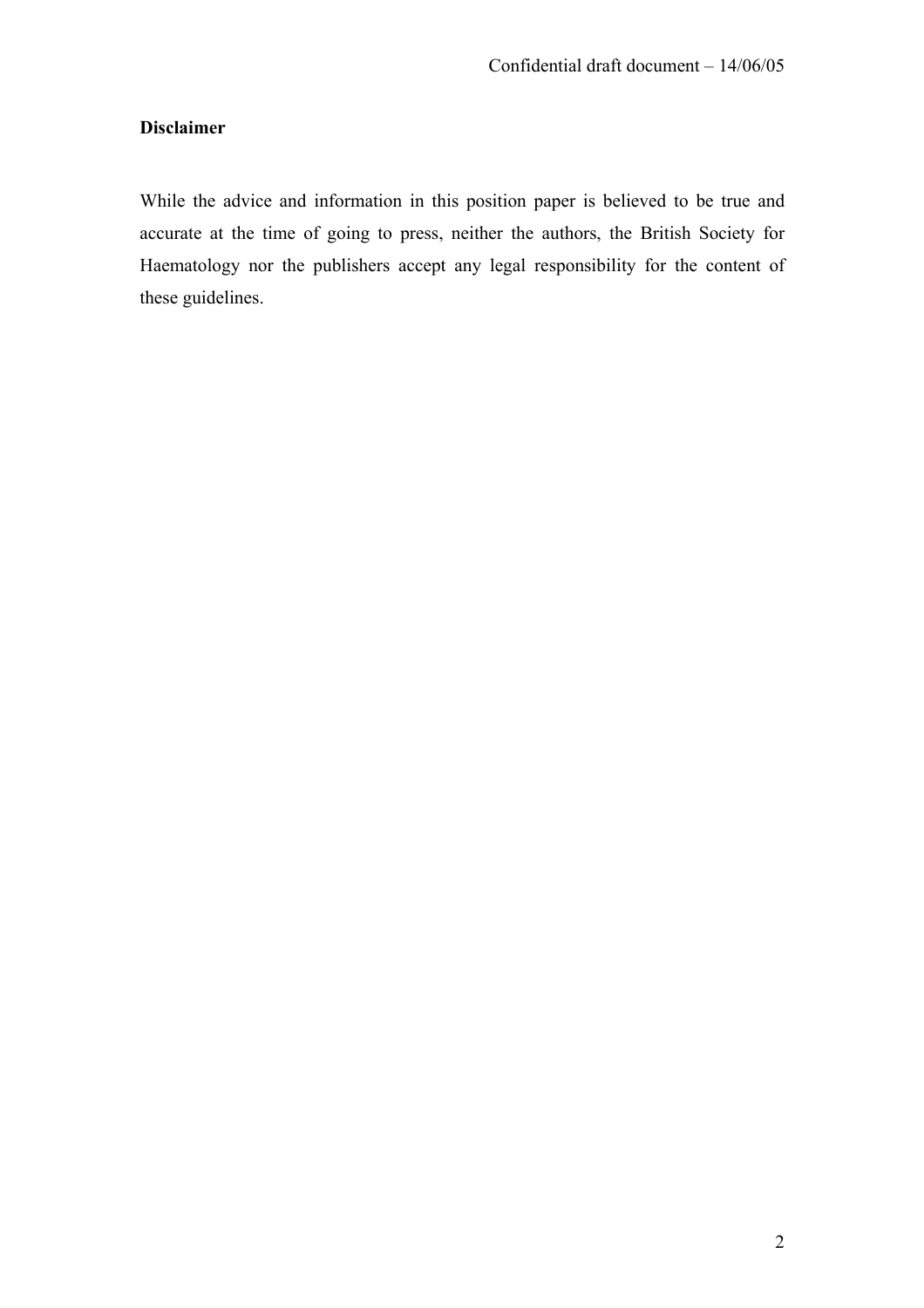#### **Summary**

Bortezomib (Velcade™) is a boron containing molecule which reversibly inhibits the proteasome, an intracellular organelle which is central to the breakdown of ubiquinated proteins and consequently for normal cellular homeostasis. Phase II clinical trials demonstrate it is effective for the treatment of relapsed refractory myeloma, and a phase III trial comparing bortezomib to dexamethasone showed superiority in progression free and overall survival. It is administered intravenously in the outpatient setting on days 1, 4, 8 and 11 of a 21 day cycle and regular monitoring for side effects is essential. It is currently approved for the treatment of multiple myeloma patients who have received at least 1 prior therapy and who have already undergone or are unsuitable for transplantation. Given the strength of this data the UK myeloma forum and British Committee for Standards in Haematology believe that bortezomib should be available for prescription by UK haematologists according to its licensed indication in patients with relapsed myeloma.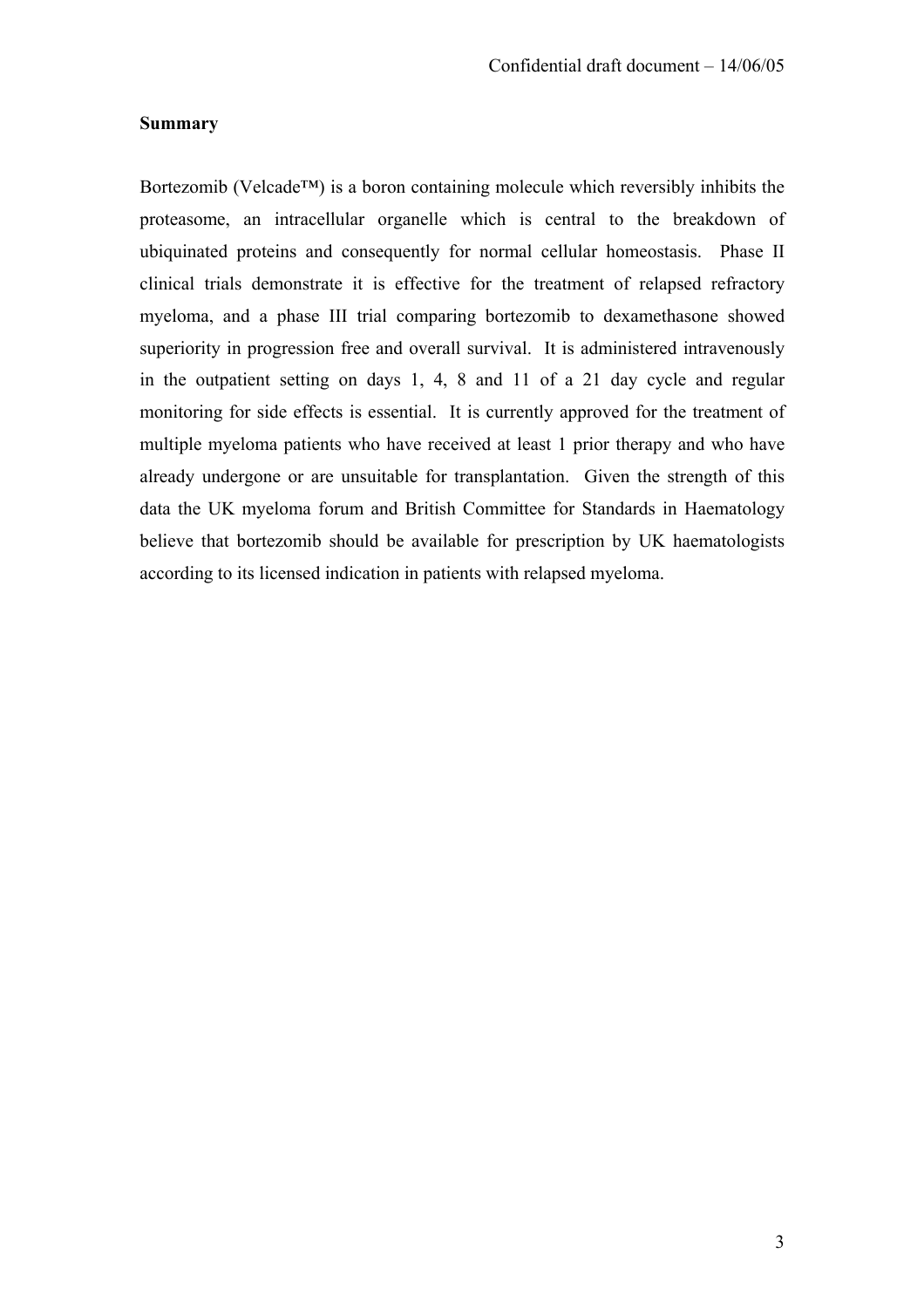#### **Background**

Myeloma is a malignant disorder of plasma cells which is characterized by an excess of abnormal plasma cells within the bone marrow, lytic bone lesions and paraproteins in the serum and urine. It is frequently associated with painful bone lesions, fractures, myelosuppression and renal failure. It is a relatively common disease with an increasing incidence with age, the majority of cases occurring over the age of sixty. It is currently incurable but with modern treatments the median survival is approximately 4 years. Given this outcome myeloma should be considered a relapsing, recurring disease, with each recurrence requiring treatment. Early trials comparing simple alkylating agent treatments showed that melphalan and cyclophosphamide improved survival equally but despite this oral melphalan plus prednisolone developed into the standard approach. The value of combination chemotherapy was tested and in the UK the MRC Myeloma V trial, compared melphalan with ABCM (MacLennan *et al* 1992). ABCM was significantly better in this study however, overviews of a number of published trials comparing oral melphalan to combination chemotherapy did not show a significant advantage for combinations (MTCG 1998). Consistently high response rates were reported with the VAD regimen and dexamethasone was recognized as a key component in this regimen (Samson *et al* 1989). Dose escalation of melphalan was investigated and the development of autologous stem cell rescue allowed doses of melphalan of  $200$ mg/m<sup>2</sup> to be given safely, which was associated with increased numbers of complete responses and bone healing. High dose therapy was compared to standard treatments and was shown to be superior, making it the current standard approach for patients who can tolerate it (Attal *et al* 1996, Child *et al* 2003).

The development of high dose treatment and its widespread application has lead to a change in approach to the management of myeloma. Using standard dose treatments the aim was the achievement of a disease phase called "plateau" where there is an absence of overt clinical symptoms and paraprotein levels are stable. With high dose treatment the approach is to maximise responses. Consequently when introducing new agents into the management of myeloma, it has become important to define the appropriate clinical settings and the therapeutic strategies with which to use them. These clinical settings include therapy for induction, maintenance, relapse, and for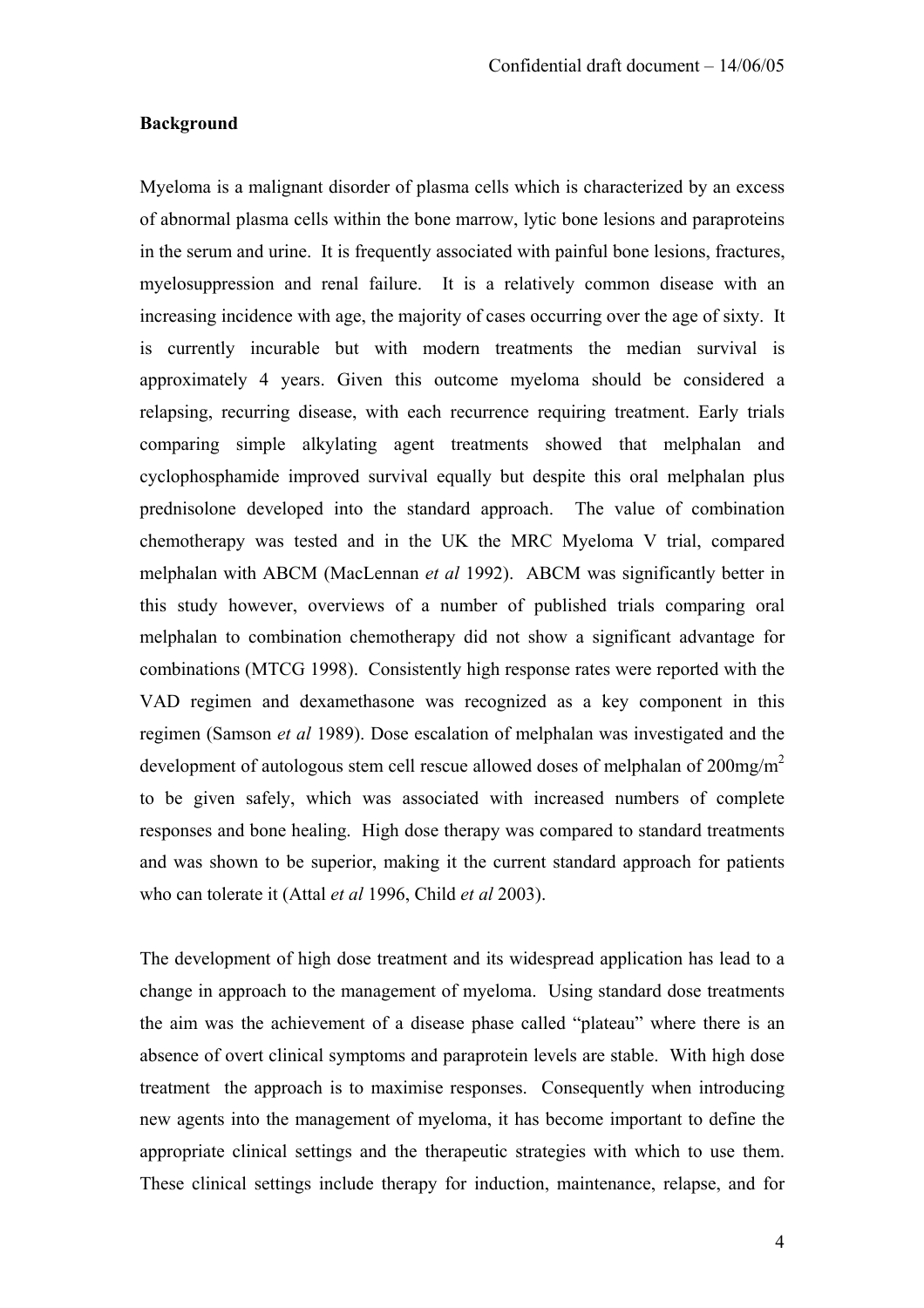refractory disease. It is also important to recognise that myeloma is a relapsing recurring disorder, which will usually require multiple lines of treatment, and it is therefore important to understand the best order in which to use new agents.

### **Mechanism of action**

Bortezomib (Velcade™) is a boron containing molecule which is a reversible inhibitor of the proteosome. The proteasome is a large multi subunit protein, present in all eukaryotic cells which functions to degrade proteins targeted to it by ubiquitination. Ubiquitinated proteins enter at one end of the proteasome and are degraded to their individual peptides which are shed from the far end of its barrel like structure. It consequently has a critical role in maintaining intracellular homeostasis allowing complex intracellular signalling events to take place which are essential for the control of cell cycle progression, transcription and apoptosis, as well as mediating inter-cell signalling events such as those leading to chemotaxis, angiogenesis and adhesion (Adams *et al* 1999, Adams, 2004). Proteasome inhibition with bortezomib can induce apoptosis in myeloma cell lines particularly those resistant to conventional chemotherapy (Hideshima *et al* 2001, Mitsiades *et al* 2003), suggesting that it works by a distinct mechanism not affected by the drug resistance mechanisms leading to alkylator and steroid resistance. One central mechanism by which bortezomib functions in myeloma is via the inhibition of the breakdown of inhibitory kappa B (IκB) and consequently stabilization of the nuclear factor kappa B (NFκB) complex. This prevents NFκB translocation to the nucleus with consequent inactivation of multiple downstream pathways. Other molecules stabilized by proteasome inhibition include p53, p21 and p27. One mechanism of apoptosis induction is via the simultaneous accumulation of contradictory cell cycle regulatory signals. Recent reports also suggest that bortezomib may dysregulate intracellular calcium metabolism resulting in caspase activation and cell death (Landowski *et al* 2005). Bortezomib decreases the adhesion of the myeloma plasma cell to stromal cells which increases sensitivity to apoptosis, as well as interrupting pro-survival paracrine and autocrine cytokine loops in the bone marrow microenvironment mediated by IL6, IGF1, VEGF and TNF $\alpha$  (Hideshima et al, 2001)

#### **Pharmacology**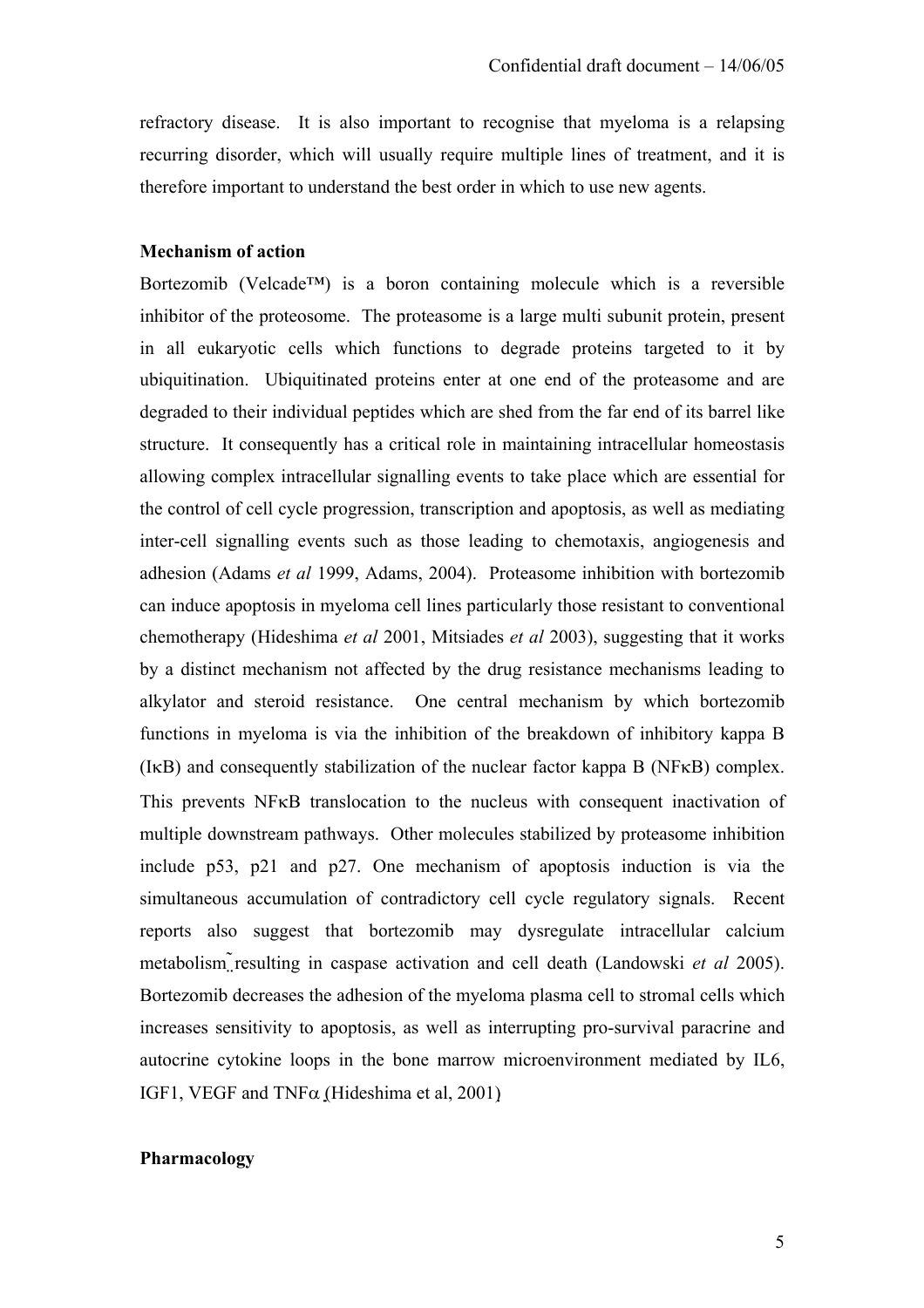The standard regimen for bortezomib is 4 doses, given on days 1, 4, 8, and 11 of a 21 day treatment cycle. In initial dose finding studies using this schedule DLT occurred at 1.56 mg/m2/dose and the MTD was defined as 1.3 mg/m2/dose (Orlowski *et al* 2002). In a 35-day treatment cycle with 4 once weekly doses of bortezomib the MTD was 1.6 mg/m2/dose (Papandreou *et al* 2004), suggesting that slightly higher doses may be used in a weekly schedule. Following injection maximum proteosome inhibition is observed within the first hour (80% inhibition), followed by partial recovery of proteasome activity over the next 6 to 24 hours to within 50% of the pretreatment activity. Using the standard schedule, 10%-30% proteasome inhibition is observed at the next scheduled dosing. This approach of using intermittent injections with a 1 week treatment holiday allows cells to recover proteasome activity and prevents excessive side effects. It is therefore important for the clinical use of bortezomib that its dose interval should not be brought closer together than 72 hours and the week off treatment is observed. Bortezomib does not cross the blood brain barrier. It is metabolised by the cytochrome P450 enzyme system in the liver, which, de-boronates the molecule and removes it from the body, and only a small proportion is removed by the kidneys.

#### **Clinical trials**

The safety and efficacy of bortezomib in myeloma patients has been investigated in two phase II studies of patients at relapse after at least 2 previous lines of treatment. The first, 'SUMMIT' enrolled 202 patients and the overall response rate (CR, PR, and MR) was 35%, with 10% CR or near CR (Richardson *et al*, 2003). Responses were usually seen within the first 2-3 cycles of treatment and the response rate increased to 50% with the addition of dexamethasone (20mg on days 1,2, days 4,5 days 8,9 and days 11,12). In a sub-analysis it was noted that response was independent of the number of previous lines of treatment, and type of previous treatment, confirming invitro data that bortezomib works via a different mechanism and overcomes resistance to other treatments. A second study, 'CREST' enrolled 54 patients and evaluated two dose levels (1.3mg/m2 and 1.0mg/m2) using the standard 21-day schedule. Response rates (CR and PR) were similar between the two doses (30% vs 38% respectively) with manageable toxicities (Jagannath *et al* 2004).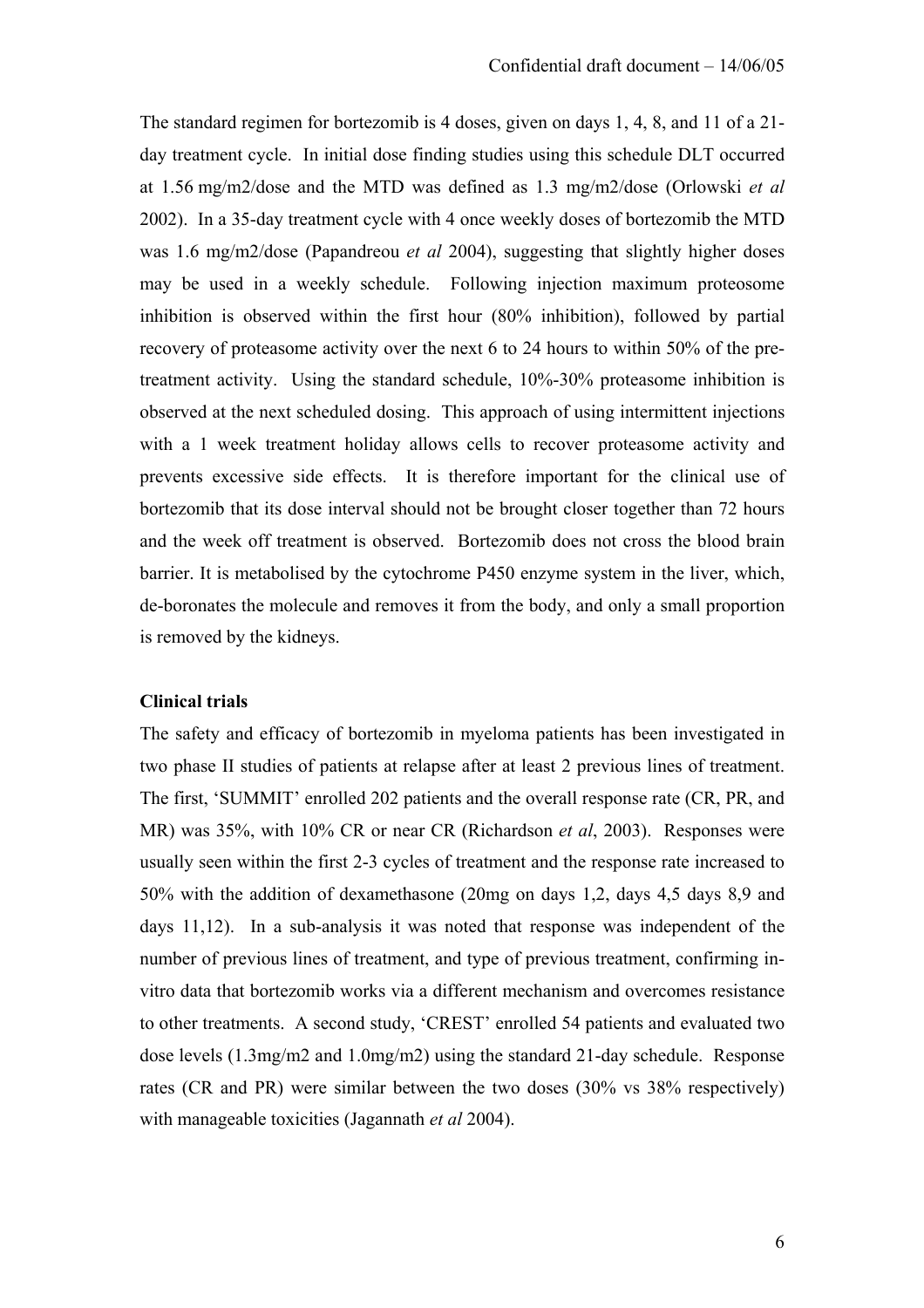This encouraging phase II data lead to the phase III study 'APEX' being set up. This study in 669 patients compared single agent bortezomib with standard dose dexamethasone in patients at first or subsequent relapse. The study was a cross-over design therefore at relapse all patients were eligible for bortezomib treatment. The study was closed early because of superior responses and disease free survival in the bortezomib treated cases. The response rate (CR+PR) was 38% in the bortezomib arm compared to 18% in the dexamethasone arm. At the time of analysis 29% of patients receiving bortezomib had progressed compared to 52% of patients receiving dexamethasone, resulting in a median time to progression of 6.2 months versus 3.5 months respectively. This translated into a 22% difference in overall survival at 12 months (Richardson *et al* 2004). Based on this phase III data it can be concluded that bortezomib is a better treatment than dexamethasone at relapse.

In a series of observational studies carried out on patients entered into these three studies it was shown that patients who respond to therapy had improved levels of haemoglobin, decreased transfusion requirements and an improved quality of life based on data collected using a patient-directed questionnaire. There was a marked improvement in disease free and overall survival for the patients who responded compared to those who did not. The median disease free progression for patients who responded in the SUMMIT was 12 months which is highly significant at second relapse for a disease with a median survival of 3-5 years from presentation.

## **Licenced indication**

Bortezomib is currently approved for the treatment of progressive multiple myeloma in patients who have received at least 1 prior therapy and who have already undergone or are unsuitable for transplantation. The Scottish Medicines Consortium have accepted it for use within NHS Scotland for the treatment of patients who have received at least two prior therapies and submission to NICE is pending.

#### **Combinations including bortezomib**

Bortezomib combinations are being developed based on synergy seen in-vitro (Ma *et al*, 2003, Mitsiades *et al* 2003). There is evidence for an additive effect with dexamethasone, and this is supported by clinical data. In-vitro, at non therapeutic doses, it has been possible to sensitise cell lines to the cytotoxic effects of melphalan,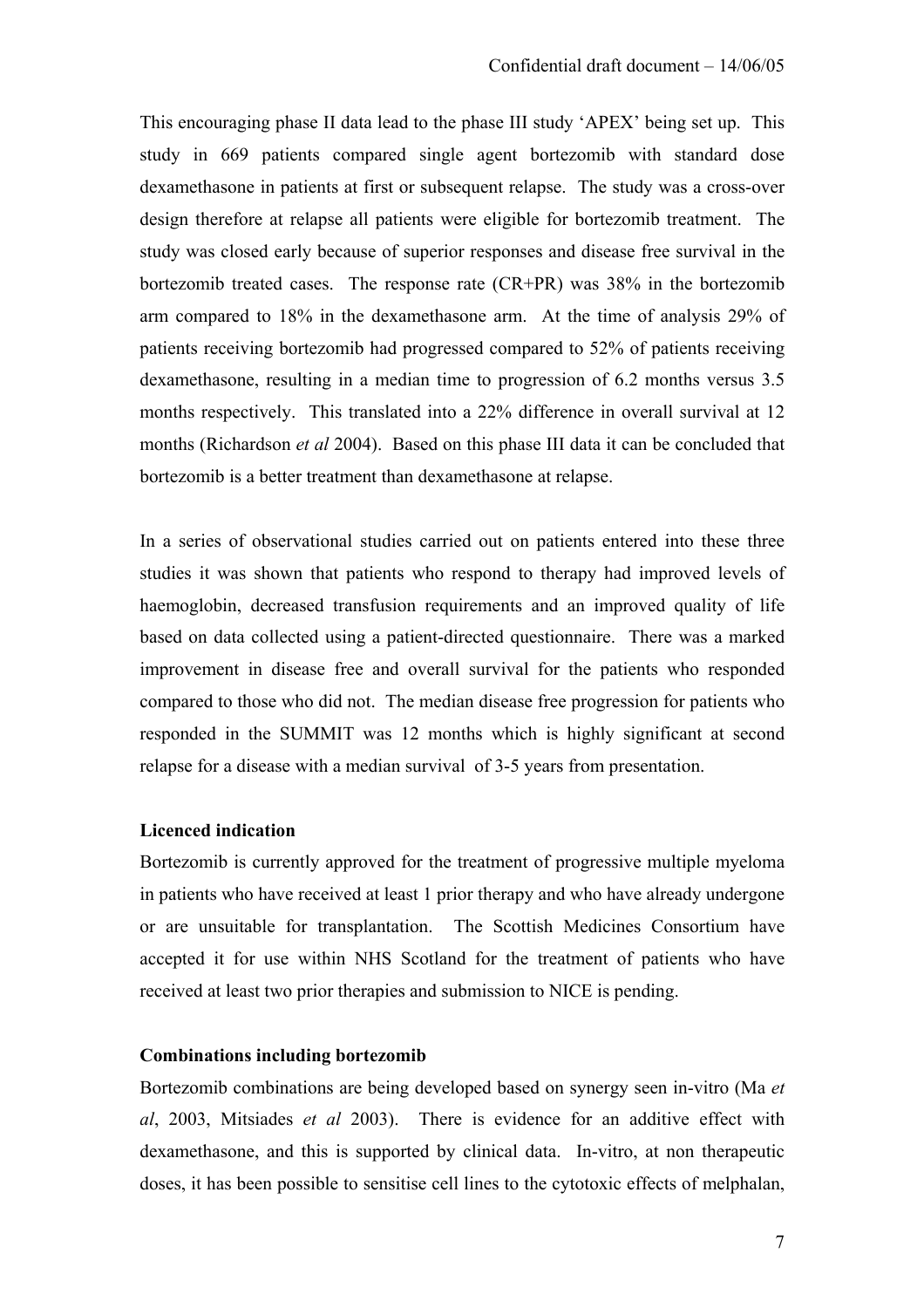doxorubicin and mitroxantrone (Mitsiades *et al*, 2003). Ongoing clinical trials are using bortezomib in combination with other agents, including melphalan, thalidomide, doxorubicin and cyclophosphamide (Zanagri *et al*, 2003, Berenson *et al*, 2004, Mateos *et al* 2004, Orlowski *et al* 2005). Clinically, these regimes have not been fully evaluated but seem to be effective and do not unacceptably increase toxicity, although neurotoxicity has to be carefully monitored. Developing relapse/refractory regimens which work by mechanisms different to those utilised by induction regimens is an exciting potential approach.

#### **Use as induction therapy**

A number of studies have demonstrated that bortezomib is effective as induction therapy although the response rate when used as a single agent is lower than traditional regimens (Harousseau *et al* 2004, Richardson *et al* 2004, Jagannath *et al* 2004). Response rates are much improved when used in combination with dexamethasone (Harousseau *et al* 2004, Jagannath *et al* 2004). In younger patients where an autologous transplant is planned as part of the induction regimen, studies have demonstrated that both bortezomib with dexamethasone and the combination of bortezomib, hydroxydaunorubicin (Adriamycin) and dexamethasone (PAD) are effective and do not seem to impair the capacity to harvest stem cells (Harousseau *et al* 2004, Richardson *et al* 2004, Jagannath *et al* 2004, Cavenagh *et al* 2004). Neuropathic side effects do still occur and therefore patients need to be closely monitored.

#### **Side effects**

Proteosome inhibition results in a different range of side effects compared to that seen with classical chemotherapy. Practitioners need to be aware of this spectrum of side effects in order to ensure its safe use. While the range of side effects of bortezomib is wide, the majority are readily manageable, however because it is delivered in the outpatient setting, it is important to put in place a means of assessing and managing these effects. The spectrum of side effects is organ specific as outlined below.

#### **Haemopoietic system**

Neutropenia and thrombocytopenia can occur after exposure to bortezomib, but they constitute less of a problem than after cytotoxic chemotherapy. Fortunately, as a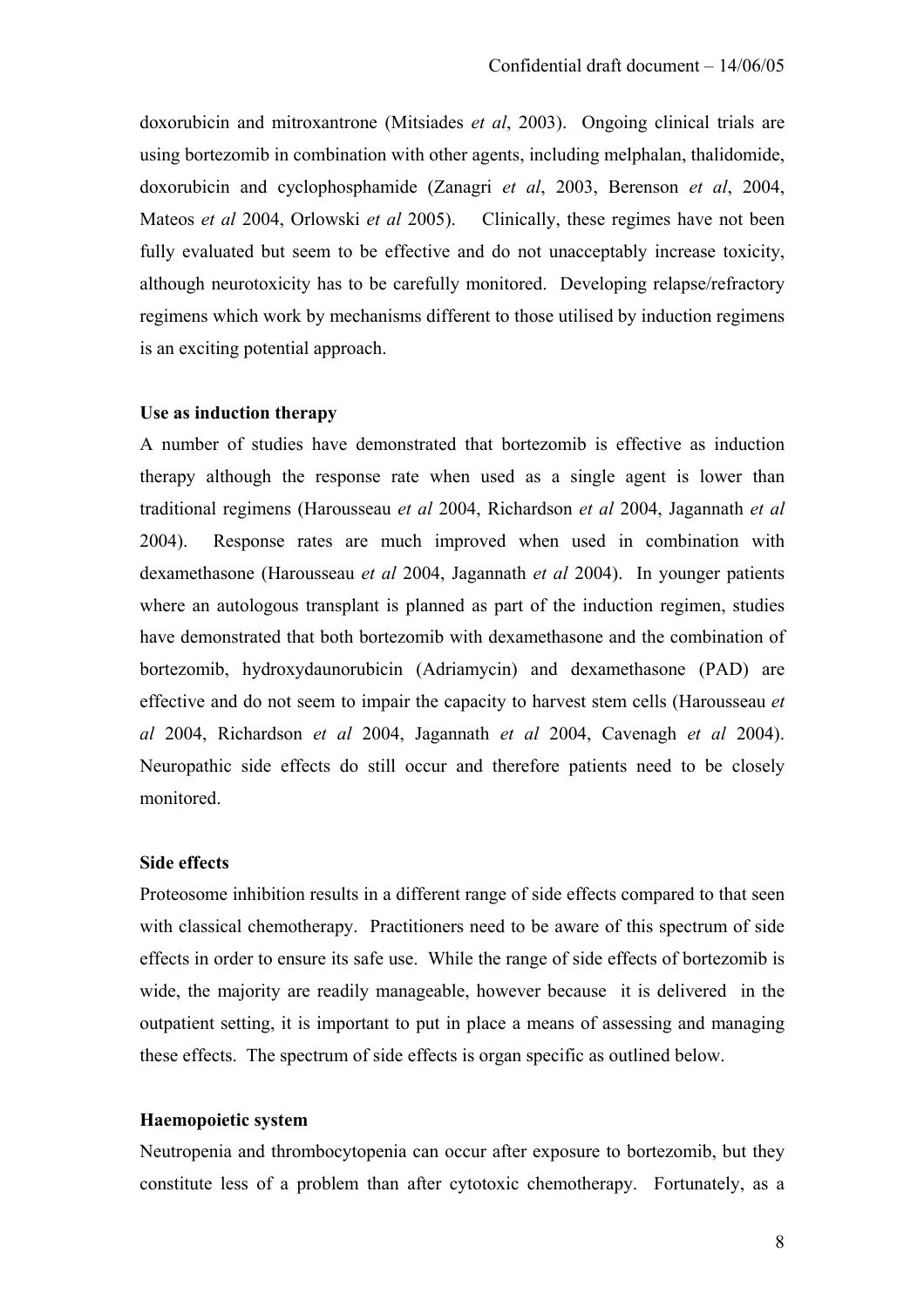single agent bortezomib does not damage the haemopoietic stem cell and initial results suggest that prior exposure does not impair the ability to carry out progenitor cell harvesting. However, despite this it remains important to treat pyrexia as an emergency as would be done with any chemotherapy which can cause neutropenia. Anaemia can occur and erythropoietins can prevent and reverse this. Thrombocytopenia is seen especially in patients with low starting platelet counts, but the mechanism by which this occurs differs from that with cytotoxics. Bortezomib appears to block megakaryocyte budding leading to low circulating levels of platelets but the effect is reversible with platelet counts coming up in the treatment break. It can be anticipated that there will be an approximately 40% reduction from the initial platelet count and that the nadir will be maximum at day 13-14. Cumulative suppression may occur with successive courses especially if the platelet count fails to return to basline at the beginning of subsequent courses. Platelet transfusion can be helpful and should be used according to standard guidelines. (BCSH guidelines 2003).

#### **Immune system**

Immune suppression may occur but is not severe. Cases of Herpes Zoster have been reported, and should be treated with acyclovir, however prophylaxis with this agent is not routinely recommended. Prophylaxis with co-trimoxazole is not essential but may be considered as a sensible precaution. There are no data on the use of irradiated blood products and they are not considered necessary unless there are other indications present for the use of irradiated blood or blood products.

#### **Nervous system**

Effects on the nervous system are common and require close monitoring. Central effects such as tiredness and fatigue may occur, and can be difficult to manage, but may respond to dose reduction. Peripheral neuropathy is the most severe side effect. This is mainly sensory but motor neuropathy can also occur. Dose reduction or withdrawal according to the nomogram below may be required to control neuropathic problems. Usually symptoms will resolve if the bortezomib is dose reduced or stopped at an early stage, occasionally however, there is persistent damage. Painful progressive peripheral neuropathy is an absolute indication to discontinue treatment. It is not possible to predict who will develop neuropathy but patients with previous peripheral neuropathy are at greater risk although this is not an absolute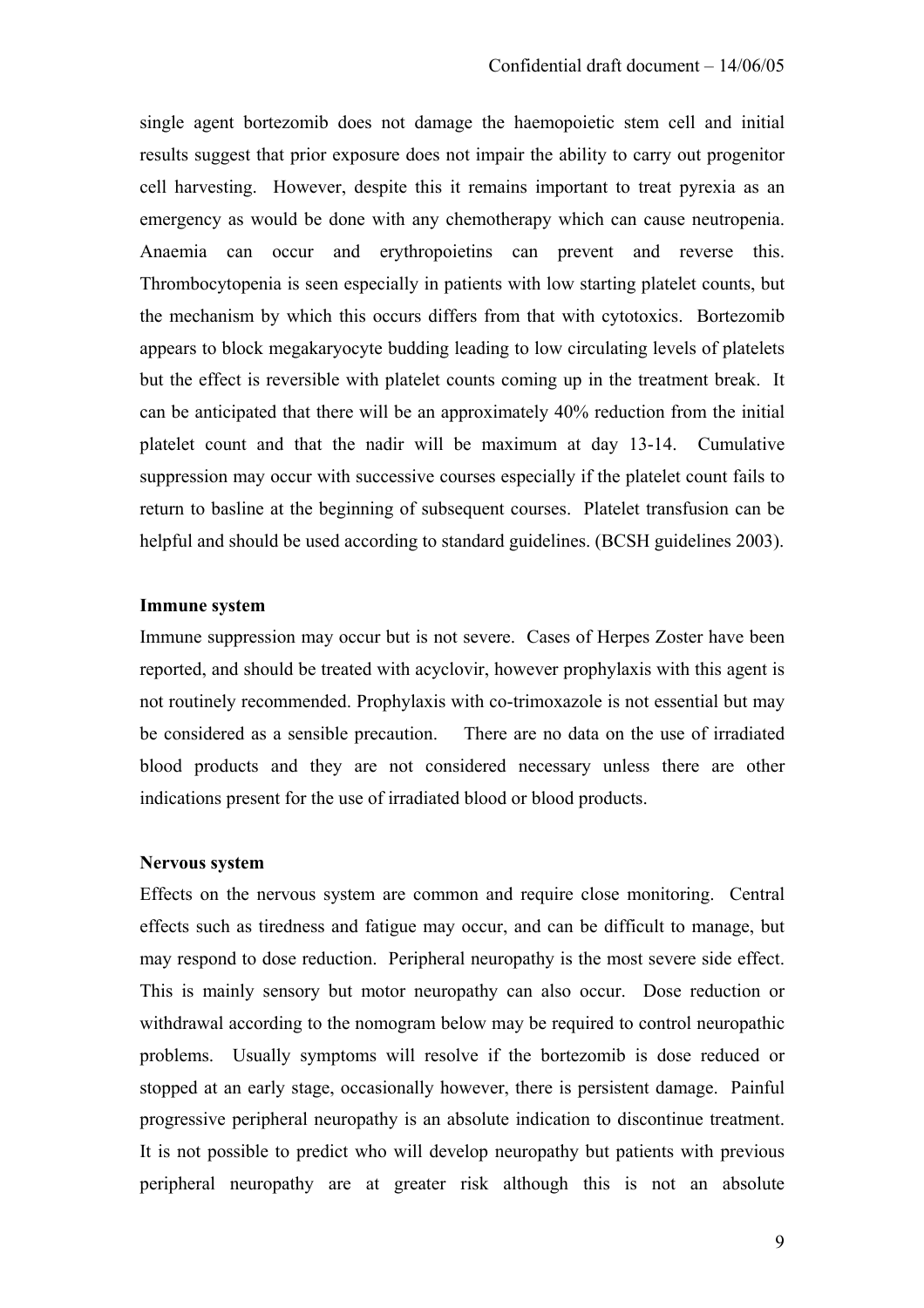contraindication to the initiation of treatment. Patients previously exposed to vincristine, thalidomide or who have diabetes are at greater risk and management of myeloma now needs to take into account the long term risks and management of peripheral neuropathy. There are no clear data to guide prophylactic strategies for peripheral neuropathy ; anecdotally folate and vitamin B12 levels may be low in myeloma patients and should be checked and replacement given as necessary. Vitamin supplements can be used including folic acid, vitamin B complex, pyridoxine, together with L-carnitine, α-lipoic acid and L**-**glutamine, but there is no evidence base to support this approach. Treatment of established painful peripheral neuropathy follows a standard approach including pharmacological intervention with amitriptyline or gabapentin and if severe, referral to a pain clinic is an appropriate strategy.

As a consequence of damage to the autonomic nervous system, postural hypotension may also occur. This can be effectively managed by ensuring adequate hydration and the use of fluid transfusions at the time of the bortezomib infusion (500ml over 1-2 hours). Dose reductions may also be effective if this does not work.

## **Gastrointestinal system**

Gastrointestinal side effects are common and variable. Bortezomib may cause nausea and is mildly emetogenic; metoclopramide and ondansetron are effective in preventing this. Diarrhoea and constipation may also occur and this needs to be effectively managed using standard approaches. Bortezomib is metabolised by the liver with only a small proportion being extracted via the kidney. There are no data on the use of bortezomib in patients with impaired liver function, although its use in this setting may be appropriate, it will require careful monitoring.

#### **Renal system**

A small proportion of bortezomib is excreted by the kidneys and consequently care should be exercised with its use in patients with impaired renal function. There is limited experience in the use of bortezomib in patients with renal failure and creatinine clearances of less than 30ml/minute. However in cases where it has been used it has been safe and renal function has improved in a proportion of cases. Even at moderate levels of creatinine clearance, care needs to be exerted. At lower levels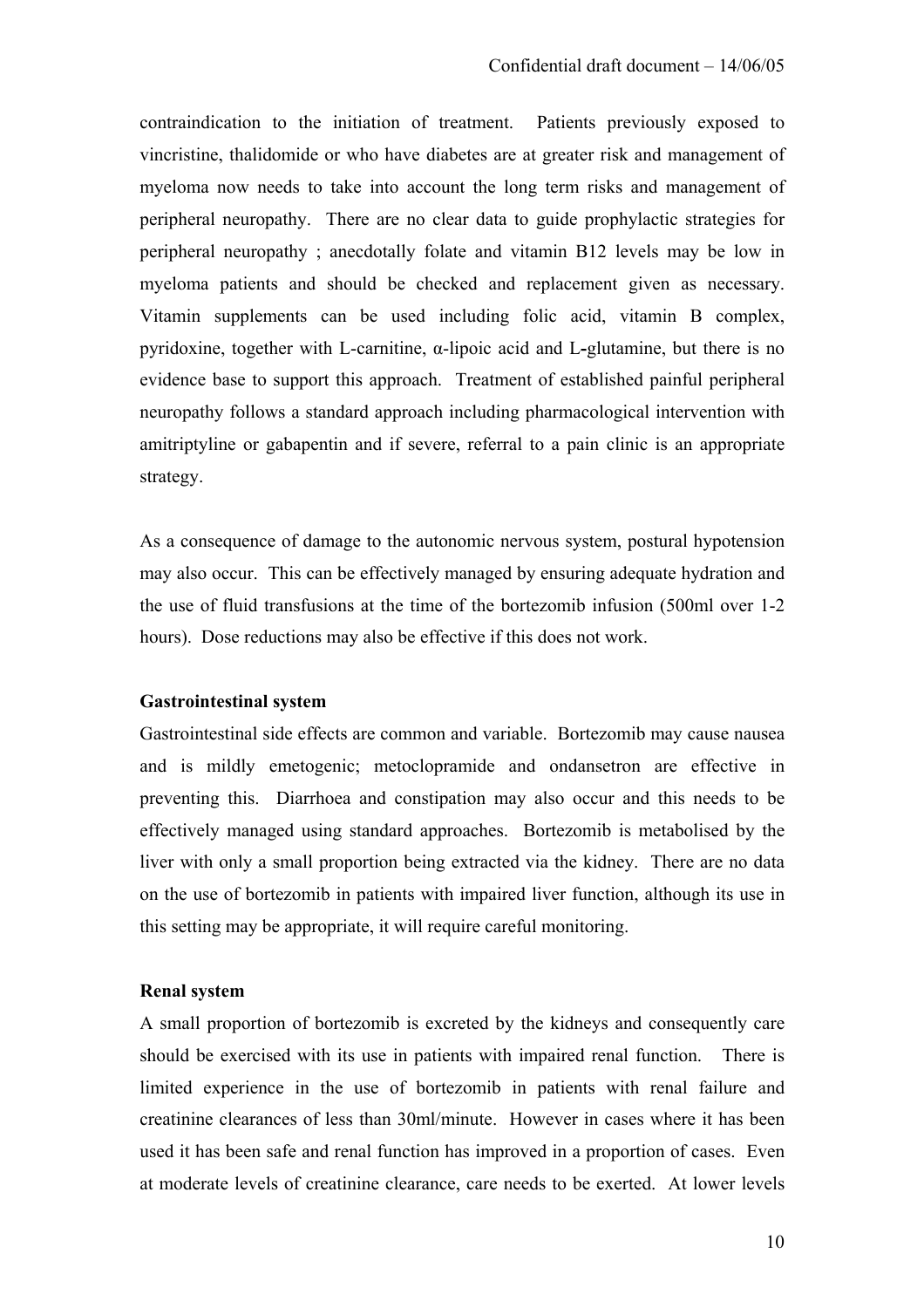or in patients on dialysis, experience with the use of bortezomib is limited however it seems to be feasible starting at a dose of  $1.0 \text{mg/m}^2$  at the standard daily intervals (days 1,4,8,and 11). Obviously patients treated in this way need to be closely monitored. Tumour lysis can occur and should be watched for; consequently allopurinol should be used during initial cycles as well as maintaining hydration.

## **Cardiovascular system**

Cardiac arrhythmias have been described but are rare. Other cardiac complications are similarly rare. Venous thrombotic events are not reported to be increased compared to other therapeutic approaches.

## **Miscellaneous**

A number of miscellaneous side effects have been described including mild skin rashes and fever. Diabetes may be exacerbated by the use of bortezomib.

## **Suggested dose reduction schedule**

Before each dose patients should be evaluated for possible toxicities and the dose of bortezomib reduced or withheld if necessary. Bortezomib-related neuropathic pain or peripheral sensory neuropathy must be closely monitored as either dose reduction or withdrawal may be required. The following table contains the recommended dose modifications. If the toxicity does not resolve after dosing has been withheld for 2 weeks, then the patient should be discontinued from treatment.

| <b>Recommended Dose Modifications for Bortezomib-Related Neuropathic</b><br><b>Pain and/or Peripheral Sensory Neuropathy</b> |                                          |  |
|------------------------------------------------------------------------------------------------------------------------------|------------------------------------------|--|
| <b>Severity of Peripheral Neuropathy</b>                                                                                     | <b>Modification of Dose and Regimen</b>  |  |
| <b>Signs and Symptoms</b>                                                                                                    |                                          |  |
| Grade 1 (paraesthesia and/or loss No action                                                                                  |                                          |  |
| of reflexes) without pain or loss                                                                                            |                                          |  |
| of function                                                                                                                  |                                          |  |
| Grade 1 with pain or Grade 2                                                                                                 | Reduce bortezomib to $1.0 \text{ mg/m2}$ |  |
| (interfering with function but not                                                                                           |                                          |  |
| with activities of daily living)                                                                                             |                                          |  |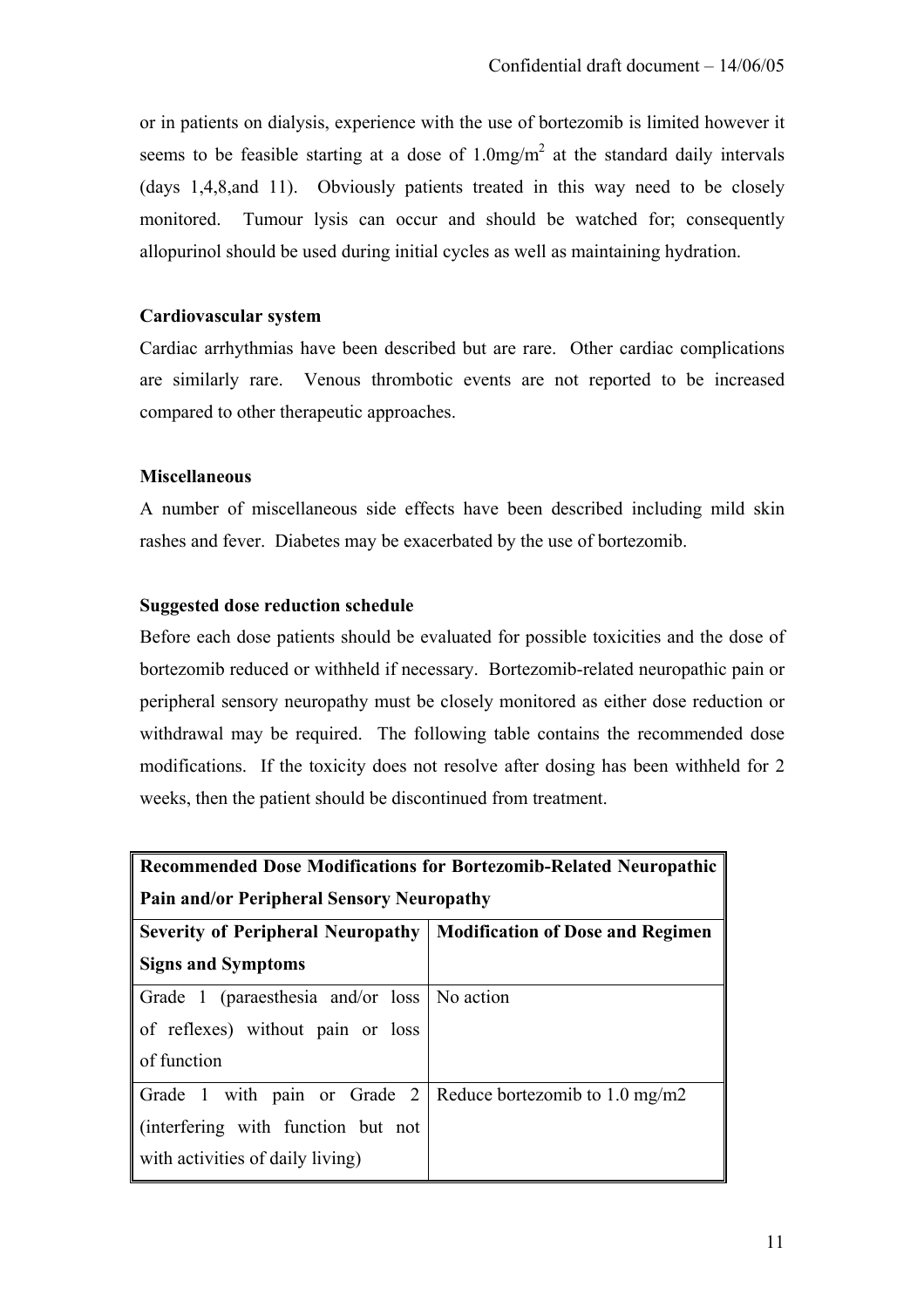| Grade 2 with pain or Grade 3 Withhold bortezomib therapy until |                                     |
|----------------------------------------------------------------|-------------------------------------|
| $\ $ (interfering with activities<br>$\sigma$                  | toxicity resolves. When toxicity    |
| daily living)                                                  | resolves reinitiate with a reduced  |
|                                                                | dose of bortezomib at 0.7 mg/m2 and |
|                                                                | change treatment schedule to once   |
|                                                                | per week.                           |
| Grade 4 (Permanent sensory loss   Discontinue bortezomib       |                                     |
| that interferes with function)                                 |                                     |

If the neutrophil count falls below  $0.5x10<sup>9</sup>/l$  the drug should be withheld until the neutropenia has resolved and then the dose reduced to  $1.0 \text{mg/m}^2$  or  $0.7 \text{mg/m}^2$ . If the neutropenia is felt to be due to marrow infiltration rather than poor marrow reserve then continuing with the same bortezomib dose and using G-CSF may be a useful therapeutic option. Dose reduction or temporary withdrawal of bortezomib may also be required for thrombocytopenia, although if this is felt to be due to marrow infiltration by myeloma then support with platelet transfusions while continuing with twice weekly dosing is appropriate.

Bortezomib should be withheld at the onset of any grade 3 or grade 4 non-haematologic toxicity for up to 2 weeks until the toxicity returns to at least grade 2. Dose reduction to either 1.0 mg/m<sup>2</sup> or 0.7 mg/m2 should then be considered. If grade 3 or 4 toxicity persists then bortezomib treatment should be withdrawn.

## **Clinical organisation and delivery of care**

Currently patients on bortezomib are seen frequently in the outpatient setting. This lends itself to the use of a clinical nurse specialist who can assess side effects, particularly neurotoxicity and arrange for appropriate management. In future as experience with its use grows delivering it in the home setting may be appropriate but will require close monitoring by either medical or nurse practitioners experienced with its use. While it does not cause irreversible myelosuppression, regular blood tests are required to assess the need for red cell and platelet transfusion especially for those patients with initial low blood counts. Regular biochemical assessment is also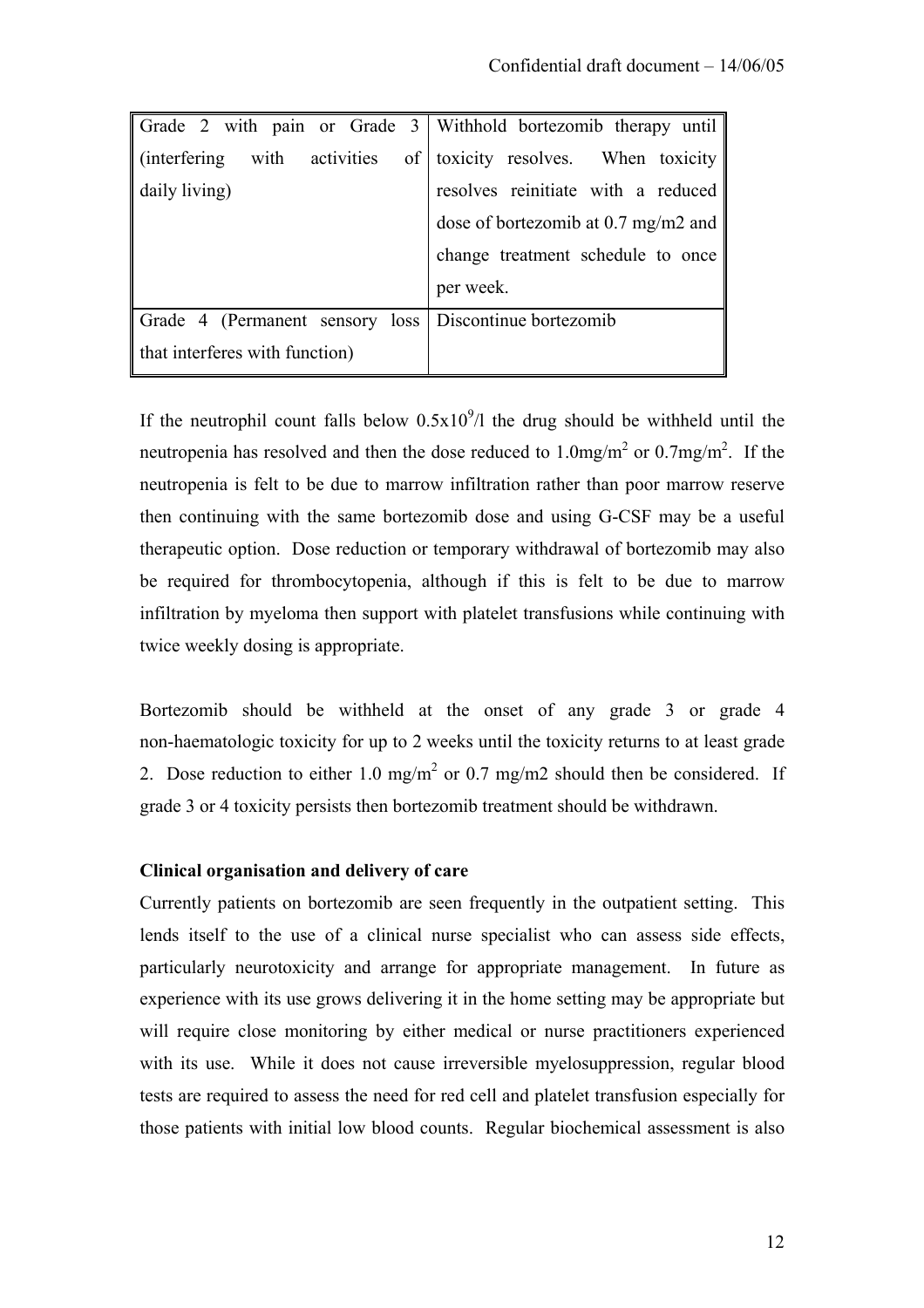important although bortezomib is not nephrotoxic, and in many cases renal function will improve.

## **Practical and financial considerations**

In the SUMMIT trial the median number of cycles delivered has been 4.71. The use of bortezomib in this trial was based on the introduction of dexamethasone after 2 cycles if progression had occurred or after 4 cycles if no response to single agent bortezomib was seen. However, as it has been established that responses with the combination of bortezomib and dexamethasone are approximately 20% greater than with single agent bortezomib, we would recommend that this combination should be used for all patients, unless there is a specific clinical reason to avoid dexamethasone. Data from studies to date would suggest that the majority of responses are detectable within 2-3 cycles (Jagganath *et al* 2004, Richardson *et al* 2003, 2004), and therefore patients should be closely monitored during the early treatment phase with a view to stopping treatment after 3-4 cycles if no response is seen. A few responses have been seen after this number of cycles but the basis of such late responses is difficult to rationalise and currently continuing treatment would be difficult to justify. In future it seems likely that bortezomib will be used more widely in combination with drugs including cytotoxics, thalidomide and other new agents.

A practical understanding of the clinical use of bortezomib has significant implications for financial planning. Not all patients with myeloma will be suitable for bortezomib. It is likely to be used more widely in younger patients. A reasonable estimation of the number of patients eligible for treatment with bortezomib in the second relapse setting is approximately 33%. Based on an annual incidence rate of 3,000 cases, we estimate from standard survival curves, that 1,500 will be alive and eligible for some form of treatment at second relapse. Thus approximately 500 cases annually in the UK will be potential recipients of bortezomib. Bortezomib induces responses in up to 50% of cases and of patients who are going to respond the majority can be identified in the early treatment cycles, so it is reasonable to suggest that nonresponders after 3-4 cycles could be discontinued from treatment. Consequently the financial impact of bortezomib to the health service will be less then superficial estimates based on myeloma incidence data alone would suggest.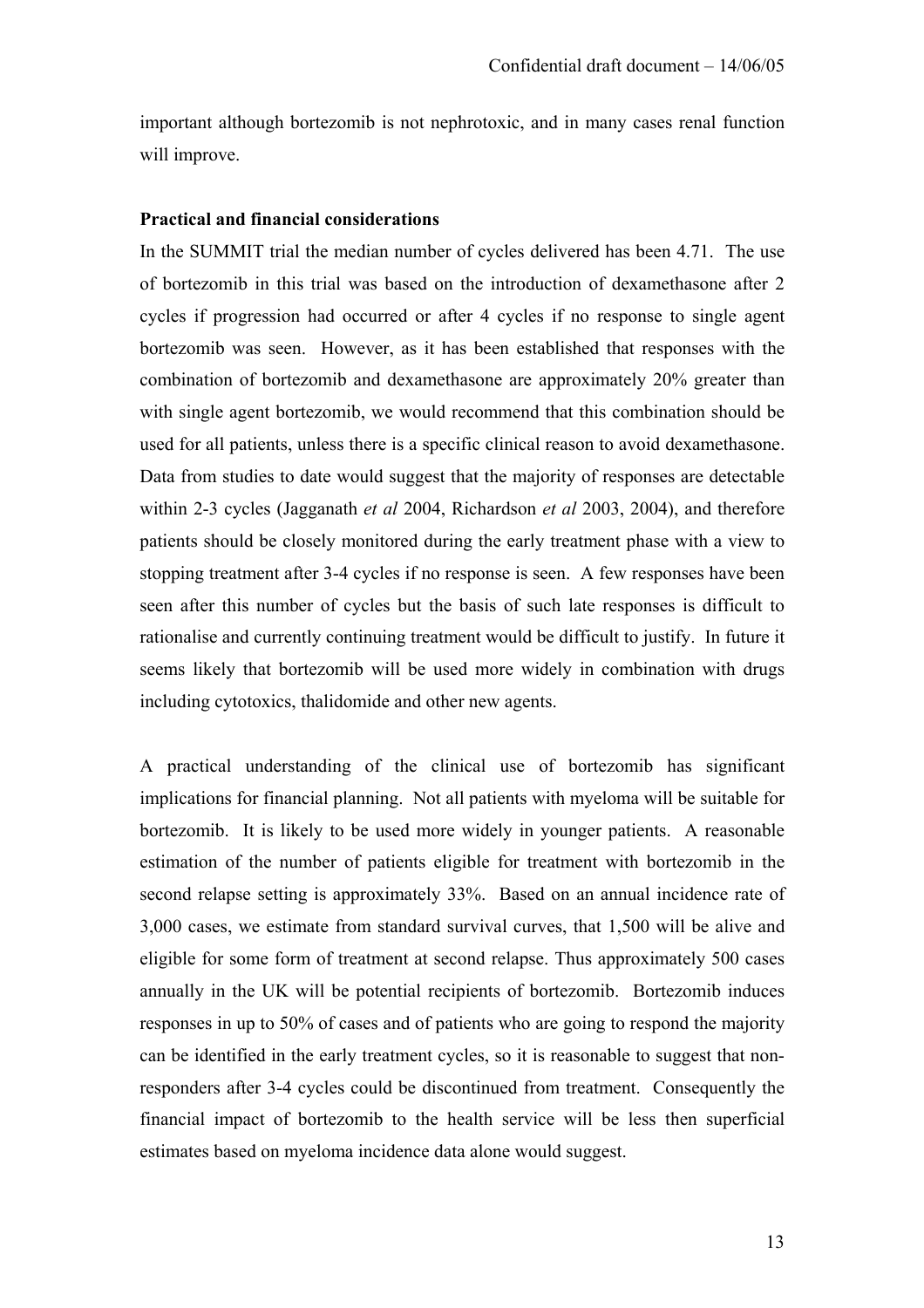If it is estimated that approximately 8.5 patients per million population may be suitable for treatment at an average cost of £14,000 per patient the budget impact would be in the region of £120,000 per million of the population. This estimate ignores any savings, which would result from stopping non-responding patients early. A recent economic evaluation of the impact of bortezomib suggested that the quality of life utility score is 0.65 (where 1 is perfect health and 0 is death). This translates into a cost per life year saved of £21,728 (£17,000-£33,000) and a cost per quality adjusted life year (QALY) of £33,472 (£26,000-£51,000), which is in line with other novel cancer therapies (Bagust *et al*, 2004).

#### **Conclusions**

Bortezomib is a proteasome inhibitor which is effective in the treatment of myeloma patients. It works via a novel mechanism and has been shown to give responses in heavily pre-treated patients. In a phase III randomised trial of relapsed patients it has been shown to be better than standard dexamethasone alone. There is, therefore, good clinical evidence for the use of bortezomib, the activity of which is increased in combination with dexamethsone, as a treatment for second relapse in myeloma. It also has a clearly identifiable role for the treatment of patients at first relapse who have been exposed to a range of therapies including thalidomide as either induction therapy or as maintenance treatment. These patients are highly likely to be resistant to a range of treatment options, and bortezomib has been shown to be active in this setting and preliminary data based on small numbers of patients suggest that the response rate is greater in first compared to subsequent relapses. Currently the best order in which to use bortezomib in the context of other novel agents including thalidomide is unknown. However, from a clinical perspective, the availability of multiple effective non-cross reactive chemotherapy regimens is highly beneficial for patients. The aims of therapy in relapsed myeloma are to maximise quality and duration of survival, further means to achieve disease control form a key component in achieving these objectives. The availability of a range of effective regimens, from which the most appropriate therapy can be chosen for the treatment of presentation and relapse, represents a big step forward for myeloma patients. The inevitable consequence of this advance however is a requirement for increased funding as the traditional approaches although cheap are ineffective and associated with poor outcomes.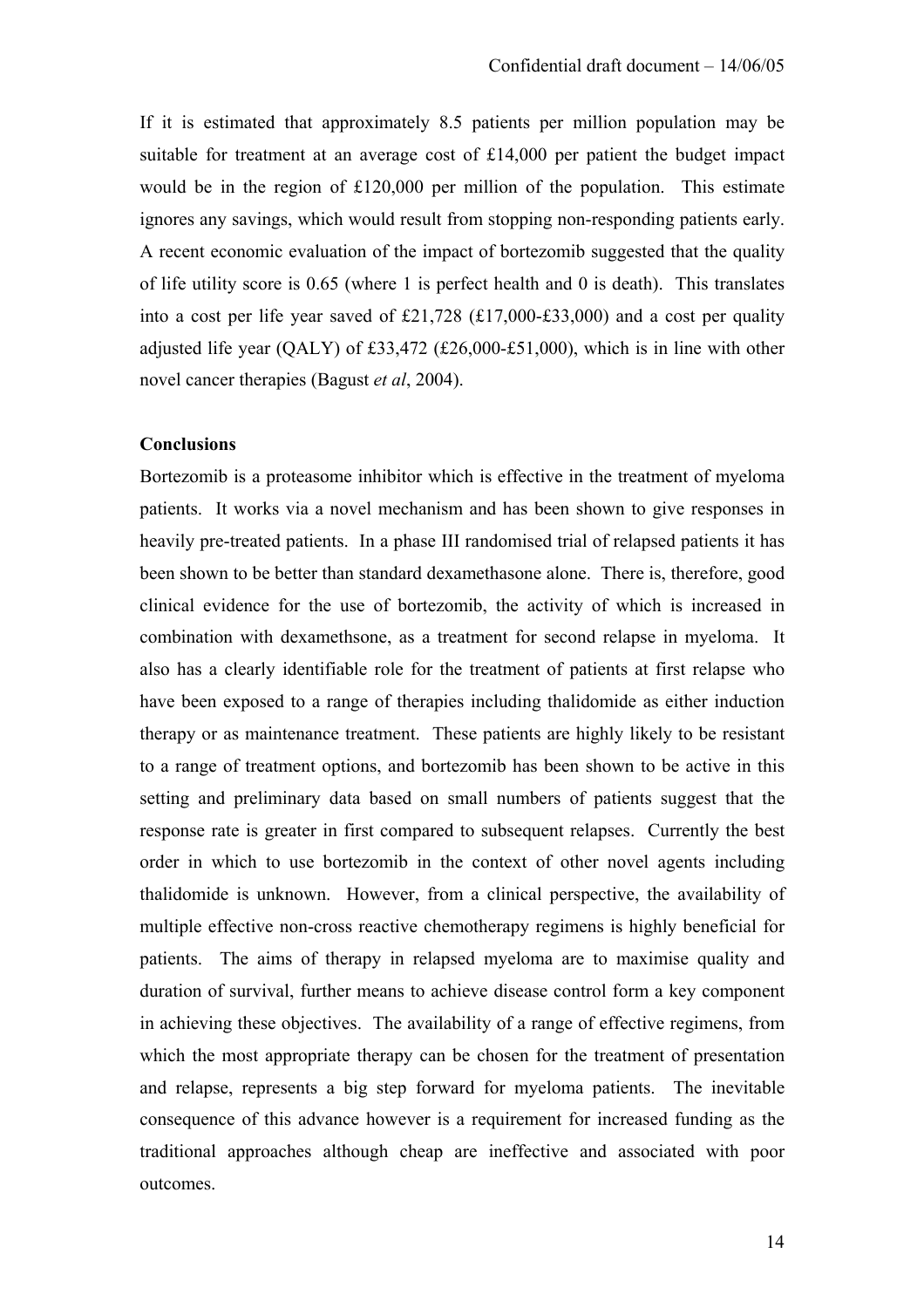- Bortezomib is licensed for use at first relapse. Clinical evidence would suggest benefits when combined with dexamethsone as a treatment for second relapse, as well as for the treatment of patients at first relapse who have been exposed to a range of therapies including thalidomide as either induction therapy or as maintenance treatment.
- It is given at a dose of 1.3 mg/m<sup>2</sup> on days 1, 4, 8 & 11 as an i.v. push.
- Strict attention should be given to the spacing of the drugs. It should not be given at more frequent intervals than 72hours.
- Side effects include constipation, diarrhoea and nausea, all of which need to be managed appropriately.
- It can cause peripheral neuropathy and if painful peripheral neuropathy occurs the drug should be stopped immediately.
- Prophylaxis for neuropathy may be useful but evidence supporting its use is limited.
- Myelosuppression and thrombocytopenia are transient and reversible.
- Combinations are possible but appropriate doses are not currently well defined.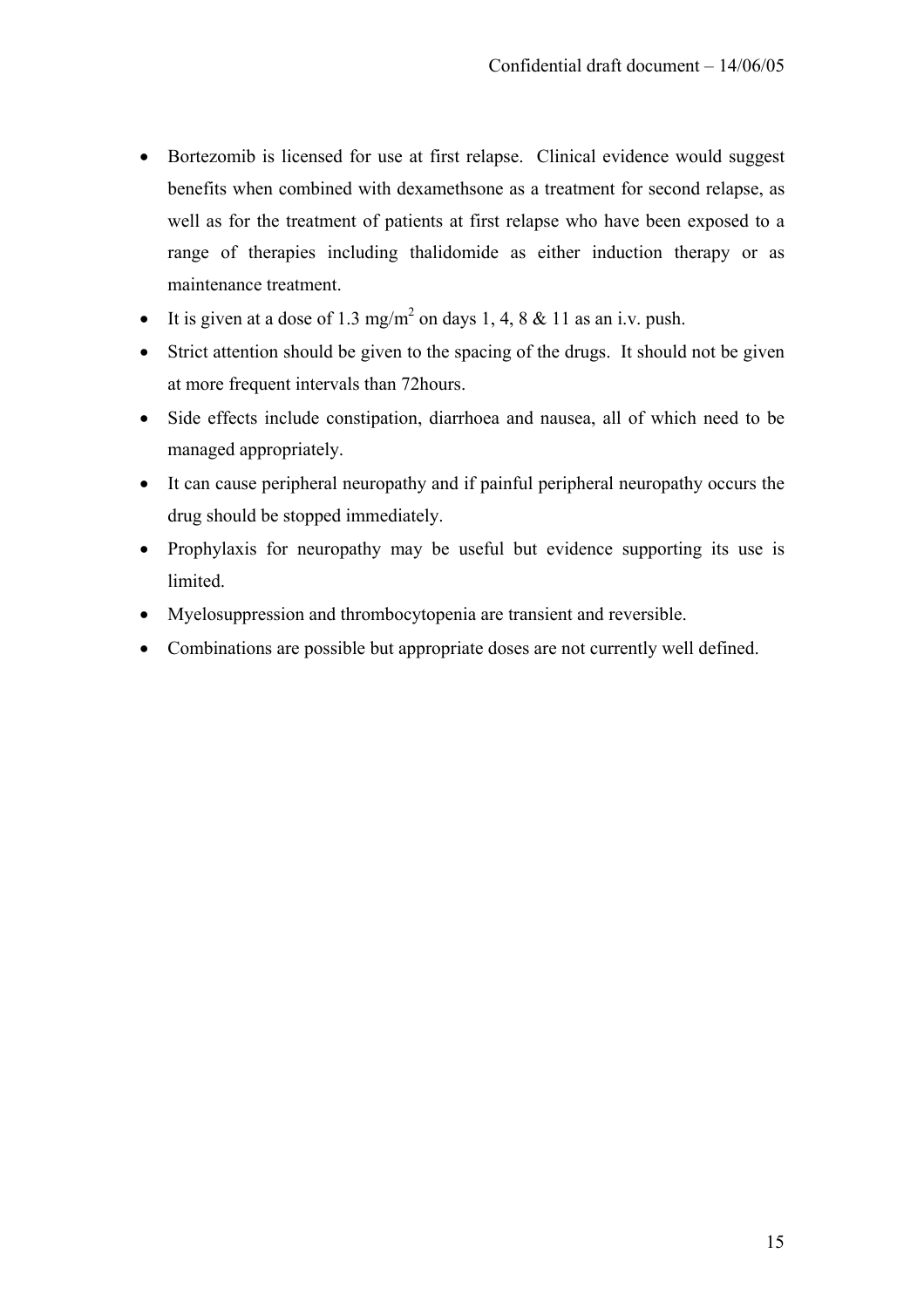## **References**

Adams, J., Palombella, V.J., Sausville, E.A., et al. (1999) Proteasome inhibitors: a novel class of potent and effective antitumor agents. *Cancer Research*, **59,** 2615- 2622

Adams, J. (2004) The proteasome: a suitable antineoplastic target. *Nature Reviews Cancer,* **4,** 349-360

Attal, M., Harousseau, J.L., Stoppa, A.M., Sotto, J.J., Fuzibet, J.G., Rossi, J.F., Casassus, P., Maisonneuve, H., Facon, T., Ifrah, N., Payen, C., Bataille, R. (1996) A prospective, randomized trial of autologous bone marrow transplantation versus conventional chemotherapy in multiple myeloma. Intergroupe Français du Myélome. *New England Journal of Medicine,* **335,** 91-97

Bagust, A., Haycox, A.R., Boland, A., Chu, P., Morgan, G.J., Mujica Mota, R., Dubois, D., Dhawan, R. (2004) Economic evaluation of Bortezomib (Velcade) for relapsed and refractory multiple myeloma *Blood,* **104,** Abst 268

BCSH guidelines (2003) Guidelines for the use of platelet transfusions. *British Journal of Haematology;* **122,** 10-23

Berenson, J.R., Yang, H.H., Swift, R., Sadler, K., Vescio, R., Adams, J., Schenkein, D. (2004) Bortezomib in combination with melphalan in the treatment of relapsed or refractory multiple myeloma: A Phase I/II study. *Blood,* **104,** Abstr 209

Cavenagh J,D., Popat, R., Curry, N., Stec, J., Morris, T.C., Drake, M., Agrawal, S., Smith, P., Schenkein, D.P., Esseltine, D.L., Oakervee H. (2004) PAD combination therapy (bortezomib, adriamycin and dexamethasone) for previously untreated patients with multiple myeloma. *Blood,* **104,** abstr 1478

Child, J.A., Morgan, G.J., Davies, F.E., Owen, R.G., Bell, S.E., Hawkins, K., Brown, J., Drayson, M.T., Selby, PJ., on behalf of the Medical Research Council Adult Leukaemia Working Party (2003) High dose therapy improves the outcome of patients with multiple myeloma: The MRC Myeloma VII randomized trial. *New England Journal of Medicine,* **348,** 1875-1883

Harousseau, J.L., Attal, M., Leleu, X., Gressin, R., Hulin, C., Fuzibet, J., Troncy, J. (2004) Bortezomib Plus Dexamethasone as Induction Treatment Prior to Autologous Stem Cell Transplantation in Patients with Newly Diagnosed Multiple Myeloma: Preliminary Results of an IFM Phase II Study. *Blood,* **104,** abstr 1490

Hideshima, T., Richardson, P., Chauhan, D., Palombella, V.J., Elliott, P.J., Adams, J., Anderson, KC. (2001) The proteasome inhibitor PS-341 inhibits growth, induces apoptosis, and overcomes drug resistance in human multiple myeloma cells. *Cancer Research,* **61,** 3071-3076

Jagannath, S., Barlogie, B., Berenson, J., Siegel, D., Irwin, D., Richardson, P.G., Niesvizky, R., Alexanian, R., Limentani, S.A., Alsina, M., Adams, J., Kauffman, M., Esseltine, D.L., Schenkein, D.P., Anderson, K.C. (2004) A phase 2 study of two doses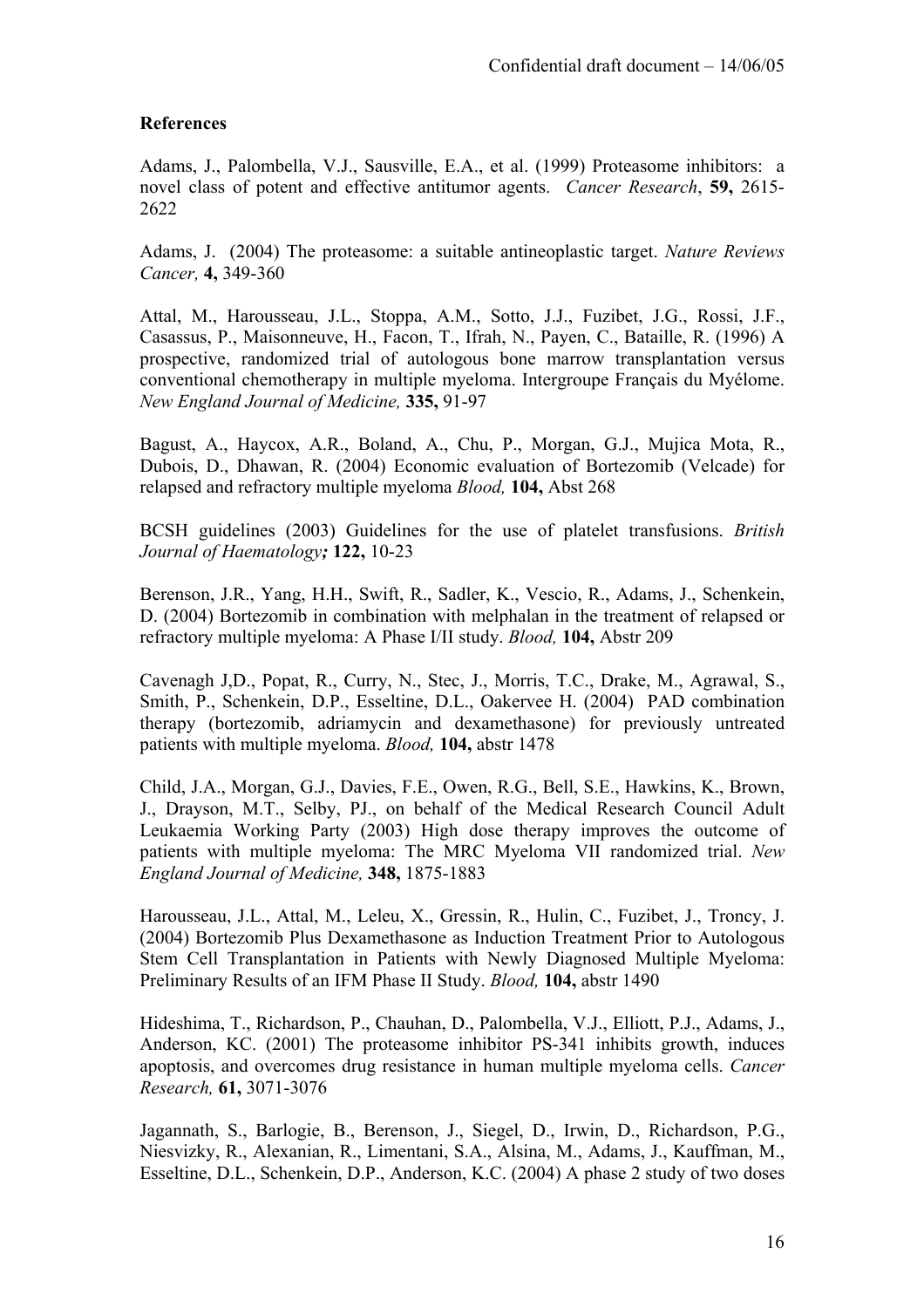of bortezomib in relapsed or refractory myeloma. *British Journal of Haematology,* **127,** 165-72.

Jagannath, S., Durie, B., Wolf, J.L., Camacho, E., Irwin, D., Lutzky, J., McKinley, M., Gabayan, E., Mazumder, A., Crowley, J., Schenkein, D. (2004) A Phase 2 Study of Bortezomib as First-Line Therapy in Patients with Multiple Myeloma. *Blood,* **104,** Abstr 333

Landowski, T.H., Megli, C.J., Nullmeyer, K.D., Lynch, R.M., Dorr, R.T. Mitochondrial-mediated disregulation of Ca2+ is a critical determinant of Velcade (PS-341/bortezomib) cytotoxicity in myeloma cell lines. (2005) *Cancer Res,* **65,** 3828-36

Lee, A.H., Iwakoshi, N.N., Anderson, K.C., Glimcher, L.H. (2003) Proteasome inhibitors disrupt the unfolded protein response in myeloma cells. *Proceedings of National Academy of Science USA,* **100,** 9946-9951

Ma, M.H., Yang, H.H., Parker, K., Manyak, S., Friedman, J.M., Altamirano, C., Wu, Z.Q., Borad, M.J., Frantzen, M., Roussos, E., Neeser, J., Mikail, A., Adams, J., Sjak-Shie, N., Vescio, R.A., Berenson, J.R. (2003) The proteasome inhibitor PS-341 markedly enhances sensitivity of multiple myeloma tumour cells to chemotherapeutic agents. *Clinical Cancer Research,* **9,** 1136-1144

MacLennan, I.C., Chapman, C., Dunn, J., Kelly, K. (1992) Combined chemotherapy with ABCM versus melphalan for treatment of myelomatosis. The Medical Research Council Working Party for Leukaemia in Adults. *Lancet,* **25,** 200-205

Mateos, M.V., Blade, J., Diaz Mediavilla, J., Lahuerta, J.J., Terol, M.J., Hernández, J., Moro, M.J., Bargay, J., Ribera, J.M., de la Rubia, J., Sureda, A., Carrera, D., de Arriba, F., Palomera, L., Hernández, M., García Laraña, J., Alegre, A., Prosper, F., Rivas, P., Esseltine, D.L., Schenkein, D., San Miguel, J.F. (2004) A Phase I/II National, Multi-Center, Open-Label Study of Bortezomib Plus Melphalan and Prednisone (V-MP) in Elderly Untreated Multiple Myeloma Patients. *Blood,* **104,** abstr 3462

Mitsiades, N., Mitsiades, C.S., Richardson, P.G., Poulaki, V., Tai, Y.T., Chauhan, D., Fanourakis, G., Gu, X., Bailey, C., Joseph, M., Libermann, T.A., Schlossman, R., Munshi, N.C., Hideshima, T., Anderson, K.C. (2003) The proteasome inhibitor PS-341 potentiates sensitivity of multiple myeloma cells to conventional chemotherapeutic agents: therapeutic applications. *Blood,* **101,** 2377-2380

Myeloma Trialists Collaborative Group (1998) Combination chemotherapy versus melphalan plus prednisolone as treatment for multiple myeloma: an overview of 6633 patients from 27 randomised trials. *Journal of Clinical Oncology,* **16,** 3832-3842

Orlowski, R.Z., Stinchcombe, T.E., Mitchell, B.S., et al. (2002) Phase I Trial of the Proteasome Inhibitor PS-341 in Patients with Refractory Hematologic Malignancies. *Journal of Clinical Oncology,* **20,** 4420-4427.